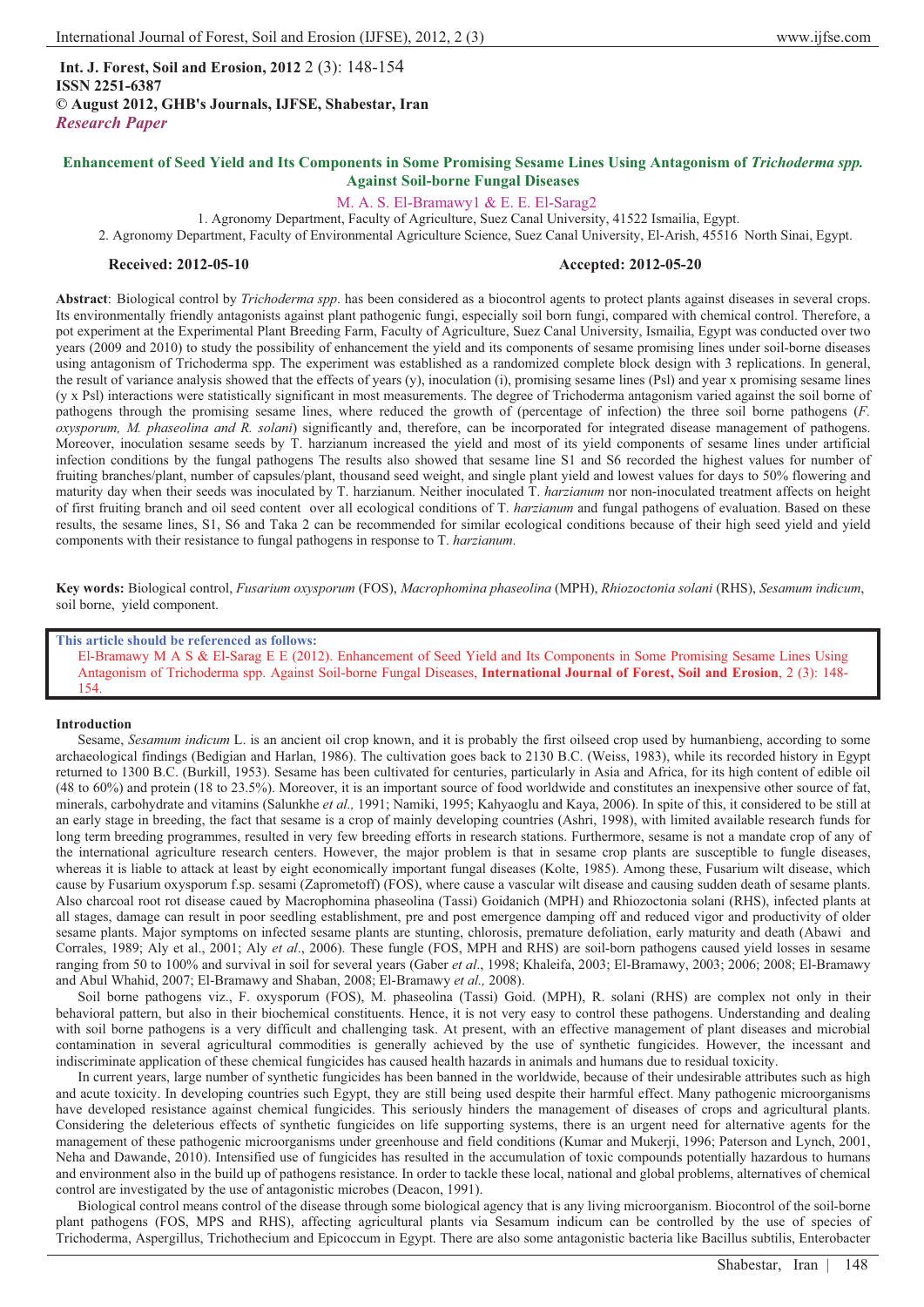aerogenes, Pseudomonas fluorescence, Streptomyces spp. and actinomycetes, can use in the diseases control. The specific need of Egypt is of complete disease control, which the biological agent seldom offers due to the problems associated with distribution of pathogen propagates in soil, and certainly effects greatly losses not only soil, but also in yield and its attributes components, which grown in this soil. Hence, biological control of plant pathogens has been considered as a potential control strategy in this work. Trichoderma is the most commonly used fungal biological control agent and have long been known as effective antagonists against plant pathogenic fungi (Chet *et al*., 1981; Papavizas, 1985, Chet, 1987; Kumar and Mukerji, 1996). Figure1 . Shows the general shape of *Trichoderma harzianum*.

In biocontrol mechanisms of Trichoderma, its may suppress the growth of the pathogen population in the rhizosphere through competition and thus reduce disease development. It produces antibiotics and toxins such as trichothecin and a sesquiterpine, Trichodermin, which have a direct effect on other organisms. The antagonist (*Trichoderma*) hyphae either grow along the host hyphae or coil around it and secrete different lytic enzymes such as chitinase, glucanase and pectinase that are involved in the process of mycoparasitism. Examples of such interactions are T. harzianum acting against *F. oxyporum*, *F. roseum*, *F. solani, R. solani, M. phaseolina, P. colocaciae* and *Sclerotium rolfsii*. In addition, *Trichoderma* Enhances yield along with quality of produce (Chang et al., 1986; Nelson et al., 1994; Kheyrodin, (2011). Figure 2. Shows general shape of Trichoderma's mycelium parasitizing to mycelium of pathogen fungi.





**Figure 1.** *Trichoderma harzianum* **Figure 2.** *Trichoderma's* mycelium parasitising to mycelium of pathogen fungi

The beneficial fungus Trichoderma sp. attacks R. solani through a chemical released by the pathogen. Beneficial fungal strands (hyphae) entangle the pathogen and release enzymes that dehydrate *R. solani* cells, eventually killing them (Figure 3). Currently, Trichoderma sp. cultures are available as commercial products against the damping off disease of several crops (Kheyrodin, 2011).



**Figure 3.** Trichoderma sp. attacks R. solani through a chemical released

However, Several strains of the fungus Trichoderma have been isolated and found to be effective biocontrol agents of various soil-borne plant pathogenic fungi under greenhouse and field conditions (Chet, 1990; Haggag and Mohamed (2002); Cardona and Rodríguez, 2006; Aly *et al.,* 2007; Islam et al., 2007; Pramod and Palakshappa, 2009; Mohamed *et al.,* 2010). Therefore, the aim of this work was to evaluate, for two years in the field disease, the application effect of Trichoderma harzianum on the incidence of Fusarium wilt (*F. oxysporum*) and charcoal root rot (*M. phaseolina* and *R. solani*) on some promising lines of sesame crop by measurements of seed yield and yield components of these lines as an indicator.

# **Materials and Methods**

## **Plant materials.**

Six sesame promising lines with one check variety (Taka 2) were used in this study. These promising lines had previously been evaluated for their resistance to the three fungal pathogens diseases (*F. oxysporum*, *M. phaseolina* and *R. solani*) (El-Bramawy and Abdul Wahid, 2007). These lines were originated by hybridization and selection methods through sesame breeding program during the period between 1997 until 2003 in the Experimental Farm of the Faculty of Agriculture at Suez Canal University and private Farm, Ismailia, Egypt. In addition, Taka 2 was obtained from Nuclear Research Center, Atomic Energy Authority, Cairo, Egypt and used as model resistance genotypes for three fungal pathogens. The name, source and pedigree of sesame promising lines and the check variety are listed in Table 1.

## **Fungal isolates**

# **Pathogens isolates, production and preparation for soil infestation**

F*. oxysporum* (FOS), *M. phaseolina* (MPH*)* and *R. solani* (RHS) fungi were isolated from diseased sesame plants collected from different sesame growing fields at Ismailia Governorate. The isolation of pathogen and pathogenicity test was carried out at Botany Department, Faculty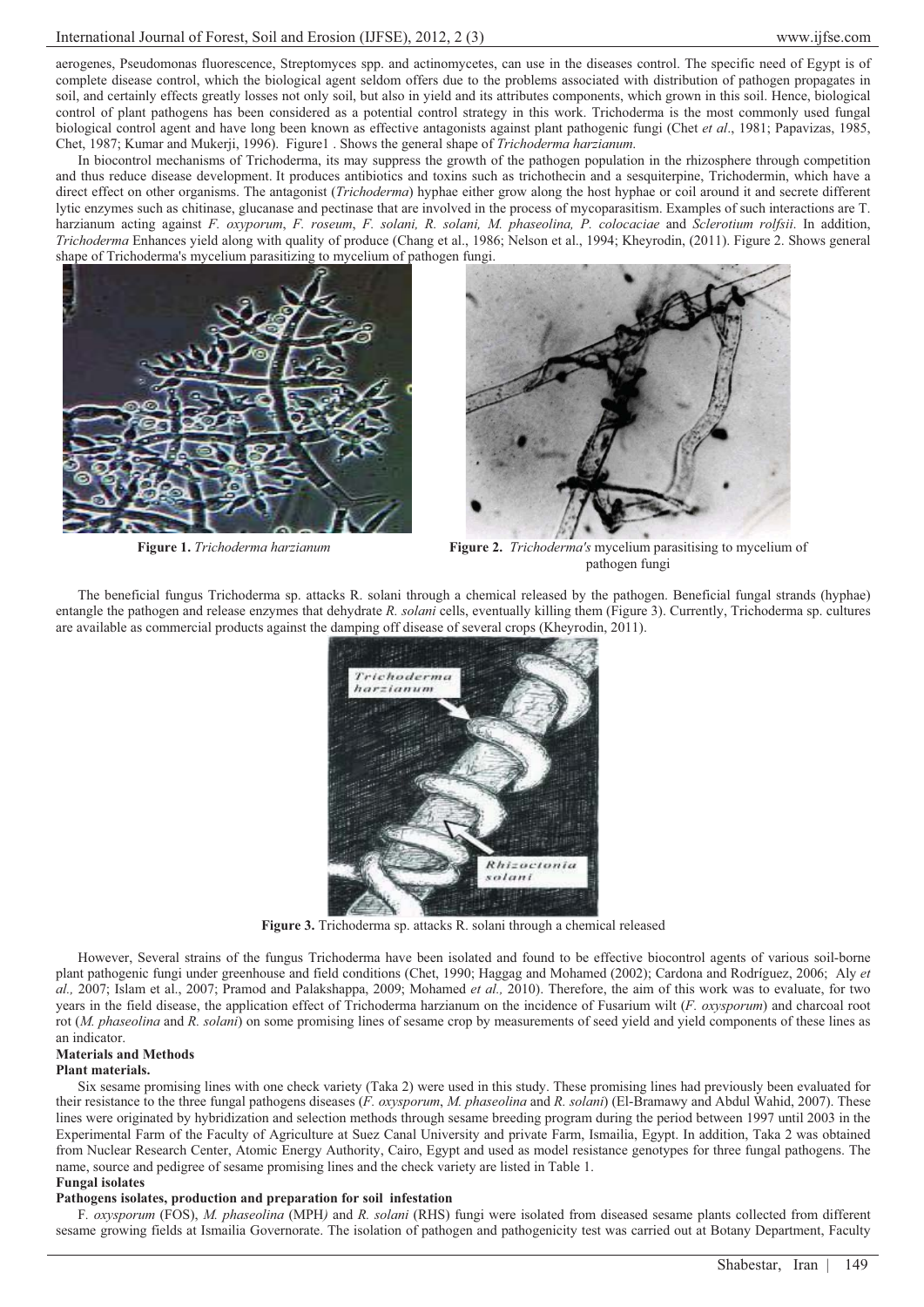Science, Suez Canal University, Ismailia, Egypt. Substrate for growth of FOS, MPH and RHS isolates was prepared in 500-ml glass bottles, each bottle contained 100g of sorghum grains and 80 ml of tap water plugged with cotton wool. Contents of each bottle were autoclaved for 30 minutes. Inoculums isolate, discs (10 mm diameter) were cut out from the growing edges of 10-day-old culture on potato dextrose agar (PDA), in each fungus (FOS, MPH and RHS), separately using a sterile stainless steel cork borer, then was aseptically introduced into the bottle and allowed to colonize sorghum. After that bottle were incubated at room temperature for three weeks.

# **Antagonism isolates production and seed incoulatuion**

The Trichoderma *harzianum* was originally isolated from sesame roots according to approaches of Madhumita *et al*. (1999). This isolate had been fulfilled in the same place, mention above. Inoculum of T. *harzianum* isolate was prepared as previously mentioned method for three fungal. However, antagonist-sorghum mixture was air-dried in the greenhouse. The dry mixture was triturated to a fine powder in a blender (Papavizas and Lewis 1981).

# **Experimental site and soil analysis**

Two pot experiments were conducted during the 2009 and 2010 growing seasons under greenhouse conditions. About 15 kg of dry sandy texture soil (93.89% sand, 2.55% silt and 3.56 clay) was filled into the pots (40 cm in diameter). The total fungi through microbiological soil analysis were adapted at 5 x 106 cfu/g as per Tate (1995) method. The pH value of the soil was 7.61. The soil contained 3.13 ppm available N,1.83 ppm available P, 11.70 ppm available K and 0.06% organic matter through both seasons experimental. These analysis were done at the soil and water Department, Fac. of Agric., Suez Canal Univ.

# **Artificial infestation of the fungal pathogens (FOS, MPH and RHS)**

 Pots (40-cm-diameter) were used in this experiment. Each pot received about 15 kg clay (15 kg capacity) with the inoculum consisted of mycelia and scleroia growing of each fungus (FOS, MPH and RHS), separately on sorghum bottle (Bottle incubated at room temperature for three weeks). The content of the bottles was mixed with pot soil at ratio of 3.6% w/w (from herein called `mixed soil'). This ratio of 3.6% w/w was used in pervious work by El-Shazly *et al*. (1999). After thoroughly mixing, infested soil was dispensed into 40-cm-diameter pots. The artificial infestation by each of FOS, MPH and RHS was done, separately in pots was completed before one week of sowing date.

# **Trichoderma harzianum inoculum and sowing seeds.**

*T. harzianum* inoculum consisted of mycelia and scleroia growing on sorghum. At the time of sowing, promising sesame seeds and seeds of Taka 2 (check variety) were treated with the powdered inoculum of T. *harzianum* isolate at the rate of 6 g/kg seeds according to Bell *et al*. (1982). Each pot received 10 sesame seeds (seeds treated by T. *harzianum*) of promising sesame lines and the check variety (Taka 2). In the control treatment, sesame seeds materials (6 promising lines and the check variety) were also treated by the same rate of sorghum powder, but without T. *harzianum*.

## **Experimental design and agronomic practices**

A randomized complete block design with three replications was used in the study. Each replicate contained the six sesame promising lines with the check variety. Three pots were used for each one of the above mentioned for each pathogen, in separately. Agriculture practices e.g. irrigation, weed control,.etc for sesame plants in pots were conducted if needed it.

## **Measurements of infection percentage**

 The percentage of diseased sesame plants infected by *F. oxysporum, M. phaseolina and R. solani* under *T*. *harzianum* treatment were estimated depends on a specific disease symptoms for each fungus, FOS, MPH and RHS. Its recorded weekly throughout the crop growth up to the stage from 15 days after sowing till the end of the experiment according to Smith and Carvil (1997).

## **Re- isolation of the Fungal Pathogens**

 To assure the existence of a relation between diseases pathogens (FOS, MPH and RHS) and the developed or non-developed diseases, some of the wilted and rooted sesame plants of the diseased plant were considered as a sample to re-isolate, which pathogens (FOS or MPH or RHS) developed typical wilting and charcoal root rot symptoms. The re-isolation of FOS or MPH or RHS, was carried out at Botany Dep., Fac. of Sci., Suez Canal Univ.

## **Scoring of sesame promising for resistance scale**

Definitive scale was propose and recommended for evaluation of the sesame promising lines reaction with each of the FOS or MPH or RHS fungle on the basis of pervious scale was used before. This scale (Table 2) was attended according to El-Bramawy (2010). The wilted and rotted sesame plants were counted and calculated as percentage of infected plants. Percentage data were transformed into arcsine angles before carrying out the ANOVA to produce approximately constant variance according to Federer (1963).

## **Agronomic characters data**

Agronomic characters i.e. days to 50% flowering, maturity date, plant height, number of fruiting branches per plant, height of the first fruiting branch, number of capsules per plant, thousand seed weigth and single plant yield were recorded for inoculum and non-inoculum treatment. Oil content percentage of the seed was also determined by Soxhlet method, according to A. O. A. C. (1990).

# **Analysis of statistical data**

Analysis of variance (ANOVA) of the data was performed by using the SAS statistical software Version 6.311 (Co Hort software, Berkeley, CA 94701). Least significant difference (LSD) was used to compare between means of T. *harzianum* isolate within F. oxysporum, M. phaseolina and R. solani pathogens. Also, data for yield and its components considering work under inoculated and non-inoculated T. *harzianum* isolate throughout FOS, MPH and RHS pathogens infestation, was taken from the remaining of the sesame plants a live all potted.

# **Results and discussion**

*Fusarium oxysporum* (FOS), the causal of Fusarium wilt and *Macrophomina phaseolina* (MPH) as well as *Rhiozoctonia solani* (RHS), the causal of charcoal and/or root-rot are the main destructive fungal pathogens on sesame plants in Egypt (Khalifa, 1997; Abdou *et al*., 2001; Ammar *et al*, 2004; El-Bramawy, 2006, 2008 and 2010; El-Bramawy and Abul Wahid, 2007; Baymui and El-Bramawy, 2007; El-Bramawy and Shaban, 2007; El-Bramawy and Abul Wahid, 2007; El-Bramawy *et al*., 2008 and 2009). Infection percentage of *F. oxysporum* (FOS), *M. phaseolina* (MPH) and *R. solani* (RHS) pathogens under inoculation and non-inoculation conditions by T. *harzianum* for promising sesame lines growing through seasons of 2009 and 2010 were presented in Table (3), in respectively. The check variety, Taka 2 was the lowest one in percentage of infection level among all test sesame lines. It is was possessed the resistance degree (R), with scored 3.20 and 3.40 for FOS, 4.50 and 4.90 for MPH as well as 4.10 and 3.94 for RHS in 2009 and 2010 seasons under non-inoculation conditions respectively (Table 3). However, it decreasing in percentage of infection with keeping the same rank (R) with inoculation by T. *harzianum* to be at the same order in above 0.80 and 0.70 for FOS, 1.01 and 0.80 for MPH as well as 0.90 and 1.01 for RHS in 2009 and 2010. These results indicated that T. *harzianum* reduced the growth of all the three soil borne pathogens significantly and, therefore, can be incorporated for integrated disease management of soil borne plant pathogens. Similar finding was confirmed by the results detected before by Nelson *et al*., 1994; Ragab *et al*. (2002); El-Bramawy *et al.* (2008 and 2009). On the other hand, the sesame line S1"P3", under non-inoculation conditions showed lowest infection percentage (3.30 % for season 2009 and 4.26 % for season 2010) by FOS (Fusarium wilt) and scored as resistance (R), while it scored the tolerance rank (T) with MPH (charcoal root-rot) by values of 15% (2009) and 10.19% (2010). Also, the same category (Tolerance rank) was noted with R. solani (RHS) by values of 14.40% (2009) and 13.10% (2010) (Table 3). But, with inoculation conditions it also decreasing in the infection percentage with keeping the resistant rank (R) with FOS and MPH and the tolerance rang (T) with RHS. In this case, it can predict that Trichoderma sp. attacks pathogens fungi such as *R. solani* (Figure 2) through a chemical released by the pathogen (Kheyrodin, 2011).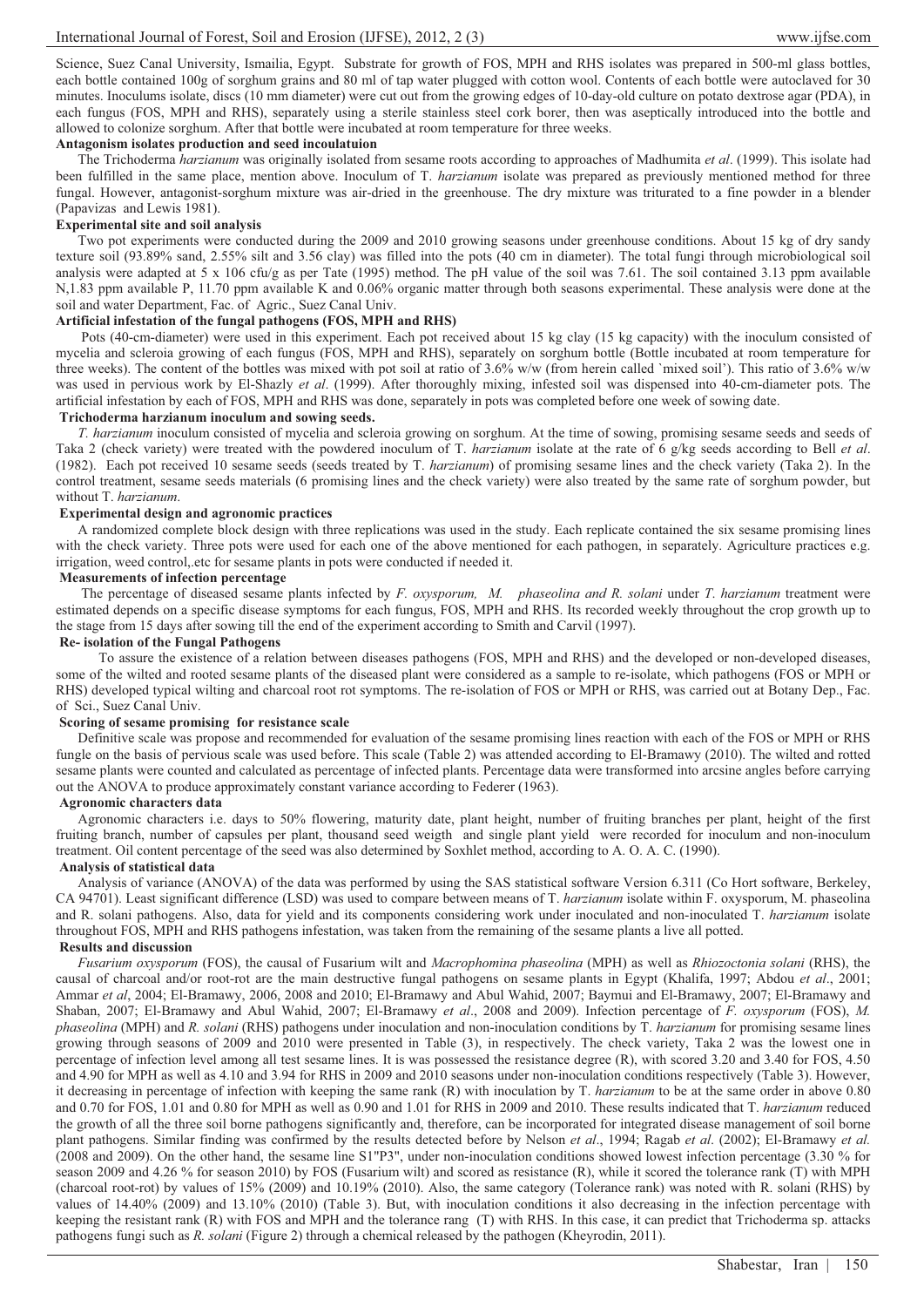The parent P4 "S6" possessed the tolerance level (T) in all cases, with exception season 2010 in each of MPH and RHS, where possessed the level of moderately susceptible (MS) with scored 15.12 % and 15.92%, respectively. However, for instance, the sesame parent (L.R20 "P6") with non inculcation conditions (Table 3), possessed high infection percentage with keeping their susceptible (S) characters in reaction with the fungi pathogens, whereas scored 35.13% and 31.62% with FOS, 30.12% and 38.43% with MPH and 31.71% and 34.14% with RHS, in season 2009 and 2010, respectively. On the other side, with inculcation conditions by T. *harzianum* (Table 3), it reduction/lessening in the infection percentage, then transfer and changed to score the rank of tolerance (T). This sesame line had 14.10% and 11.11% with FOS, 5.10% and 9.13% with MPH and 8.72% and 11.11% with RHS, in season 2009 and 2010, respectively. Such parents might be helpful for breeding program due to their tolerant or susceptible stability. Similar finding was detected before in previous researches done by El-Bramawy (1997, 2003, 2010).

On the other hand, the rest of sesame promising via H4 , H10 and L.R10 possessed highest infection percentage through the both years (2009 and 2010) under fungal pathogens infection without or non inoculation by T. *Harzianum* were recorded a character rank varied from moderately susceptible (MS) to susceptible (S) as presented in Table (3). All these sesame promising (H4, H10 and L.R10) with inoculation by T. *Harzianum*, were declined in their rate of pathogens infection and possessed the rank of resistance (R) or tolerance (T) and little pit a few cases of moderately susceptible (MS) as shows in Table (3). These results confirmed that T. *harzianum* can reduced the infection percentage of the three pathogens (FOS, MPH and RHS), significantly and may be incorporated for the integrated disease management of these soil borne pathogens. These results are in harmony with the results reported by Mujerki and Garq. 1988; Cardona and Rodríguez (2006), Kheyrodin (2011).

Only one case of highly susceptible (HS) was recorded by interaction of H4 "P1" with F. oxysporum (FOS) in season of 2009 (50.06%) under non inoculation conditions (Table 3). Meanwhile, with inoculation conditions by T. *harzianum*, it decline in the incidence of fungal pathogen (FOS), where recorded 18.03 % in season of 2009, with rank of moderately susceptible (MS) as shows. Therefore, its conferming to the important role of T. *harzianum*, which can reduced the growth of the fungal pathogen via F. oxysporum (FOS). On the other side, no immune sesame line was found among all sesame lines nether non-inoculation conditions or inoculation conditions by T. *harzianum* (Table 3).

Therefore, according the present results, the sesame parent were resistance or tolerance to wilt disease (FOS) or charcoal root rot disease (MPH & RHS), could be considered as a source of resistance or tolerance in breeding programs or directly to economic production under field conditions with supporting of seed inculcation by Trichoderma harzianum as a bio-control agent for management soil born diseases due to it reducing the growth of the three soil borne pathogens significantly and, therefore, can be incorporated for integrated disease management of these soil borne plant pathogens. These findings are in harmony with the results reported earlier by Cardona *et al.* (1998); Nelson *et al.,* 1994; Ragab *et al.* (2002); El-Fiki *et al*. (2004); Bayoumi and El-Bramawy (2007); El-Bramawy *et al*. (2008); Kheyrodin, (2011). On the other hand, the absent of immune plants in sesame genotypes were reported earlier in the literature by Li *et al.* (1991), while in contrast, Shazly *et al*. (1999) reported before existence of the immune plants in sesame genotypes through their studied sesame materials.

The effect of the Trichoderma harzianum fungus as inoculated or non inoculated treatment on the incidence of the Fusarium wilt (FOS) and charcoal root-rot (MPH and RHS) diseases, hence their effects on yield and its components of sesame promising lines was investigated through the currant work and the results with its discussion were presented as they following,

Results regarding yield and its components of the inoculated (by T. *harzianum*) and non-inoculated promising sesame lines through infection by FOS, MPH and RHS during its grown in seasons 2009 and 2010 are summarized in Table 4. The results of variance analysis showed that the effects of years (y), inoculation (i), promising sesame lines (Psl) and year x promising sesame lines (y x Psl) interactions over all studied characters (days to 50 % flowering, maturity date, plant height, height of first fruiting branch, no. of branches/plant, no. of branches/plant, no. of capsules/plant, thousand seed weight, single plant yield and oil seed content) were showed a significant to highly significant differences. Only in character of height of first fruiting branch on the main shoot/steam (cm), there was no significant like above, but only in inoculation (i), through the three pathogen fungal (FOS, MPH and RHS). Therefore, we can conclude that the highest values of yield and its components characters was obtained from inoculated promising sesame lines (Psl) by T. *harzianum* against FOS, MPH and RHS (Table 4). These results due to that may be T. harzianum can reduced the infection percentage of the three soil borne pathogens significantly, hence, can be incorporated for integrated disease management of pathogens. Non-inoculated promising sesame lines had the least values of yield and its components characters. Because of the different reaction of (Psl) to inoculation between the years, year x Psl interaction was found significant (Table 4). These results were in harmony with results reported by Tan and Serin (1995); Antal *et al*. 1997; Salama and Khlifa, 1997; Wadhwa *et al.* 1997); Albayrak *et al.* (2006); Ganesan et al. (2006); Mohamed *et al*., 2010).

However, in this connect; the effect of the T. harzianum fungus on the incidence of the charcoal root rot disease in sesame was also studied by Cardona and Rodríguez (2006). They, found that the variance analysis combined over three years of the essay did not show statistical differences between years neither between treatments, but it did between the interaction years x treatments, subsequently evaluating each year separately obtaining an inconsistency in results by the absence of statistical differences between treatments for each year. Also, Bordbar *et al*. (2010), found that two isolates of Trichoderma virens were effective in controlling decay of apple fruits caused by Penicillium expansum. Their results indicated that T6 and T8 isolates of T. virens caused the increase in  $\beta$ -1, 3-glucanase activity that reached maximum levels 4 and 6 days after inoculation with pathogen, respectively. Progress in the understanding of the biology of soil-borne fungal pathogens of grain legumes is also reviewed by Stephan *et al*., 2002; Infantino *et al.* (2006), with particular reference to the genetic structure of their populations, diagnosis and host–pathogen interaction during screening techniques and sources of resistance to root diseases.

Therefore, our finding results, confirmed the presence of sufficient variability for a yield and its components of the promising sesame lines over these factors, which could be considered valuable for further biometrical assessments. This was not surprising, since these sesame lines originated from different genetic backgrounds as mentioned before (Table1). The existence of genetic variation for the yield and its components characters in sesame including their behavior with diseases has been previously reported by Ammar *et al*. (2004), El-Fiki *et al*. (2004), Cardona and Rodríguez (2006), Guleria and Kumar, 2006, Bayoumi and El-Bramawy (2007), El-Bramawy and Shaban (2007), El-Bramawy, 2008, 2010), Ali (2010). However, in this connection, this genetic variation can be used in breeding programs to improve the potential of yield and yield components as well as resistance to infection (%) by FOS, MPH and RHS (El-Bramawy and Abul Wahid, 2007, El-Shakhess and khalifa, 2007, Islam *et al*., 2007, El-Bramawy *et al*., 2009; Pramod and Palakshappa, 2009; Mohamed *et al*., 2010).

With an overview of the Tables (5, 6 and 7), we can note the main points, which following, effect of T. *harzianum* on fungal pathogens diseases, effect of promising sesame lines and their agronomic characters, and overlap between the T. *harzianum* inculcation and promising sesame lines under infection conditions of the three pathogens fungi. This will be the presentation and discussion of these points together, and that society as follows,

Days to 50% flowering (days), maturity date (days) and plant height (cm) in the inoculated and non-inoculated promising sesame lines grown in seasons during 2009-2010 were posted in Table (5). Both of S1 and S4 inoculated sesame lines were the earlier in days to 50% flowering and maturity date through both seasons compared non-inoculated sesame lines. While, inoculated and non-inoculated H4 sesame line was the later one among all in date to 50% flowering as well as maturity date under infection of F. oxysporum, M. phaseolina and R. solani during first and second season. However, the check variety (Taka 2) scored medium values of both characters in case of inoculated as well as non-inoculated. Whereas recorded 48.38, 49.23, 47.91 and 115.87, 116.23, 114.86 (2009), 48.01, 48.79, 47.50 and 115.77, 116.85, 114.89 (2010) in inoculated by T. *harzianum* and 50.04, 50.50, 50.97 and 116.84, 117.05, 115.97 (2009), 50.26, 50.67, 49.68 and 115.89, 116.01, 112.07 (2010) in non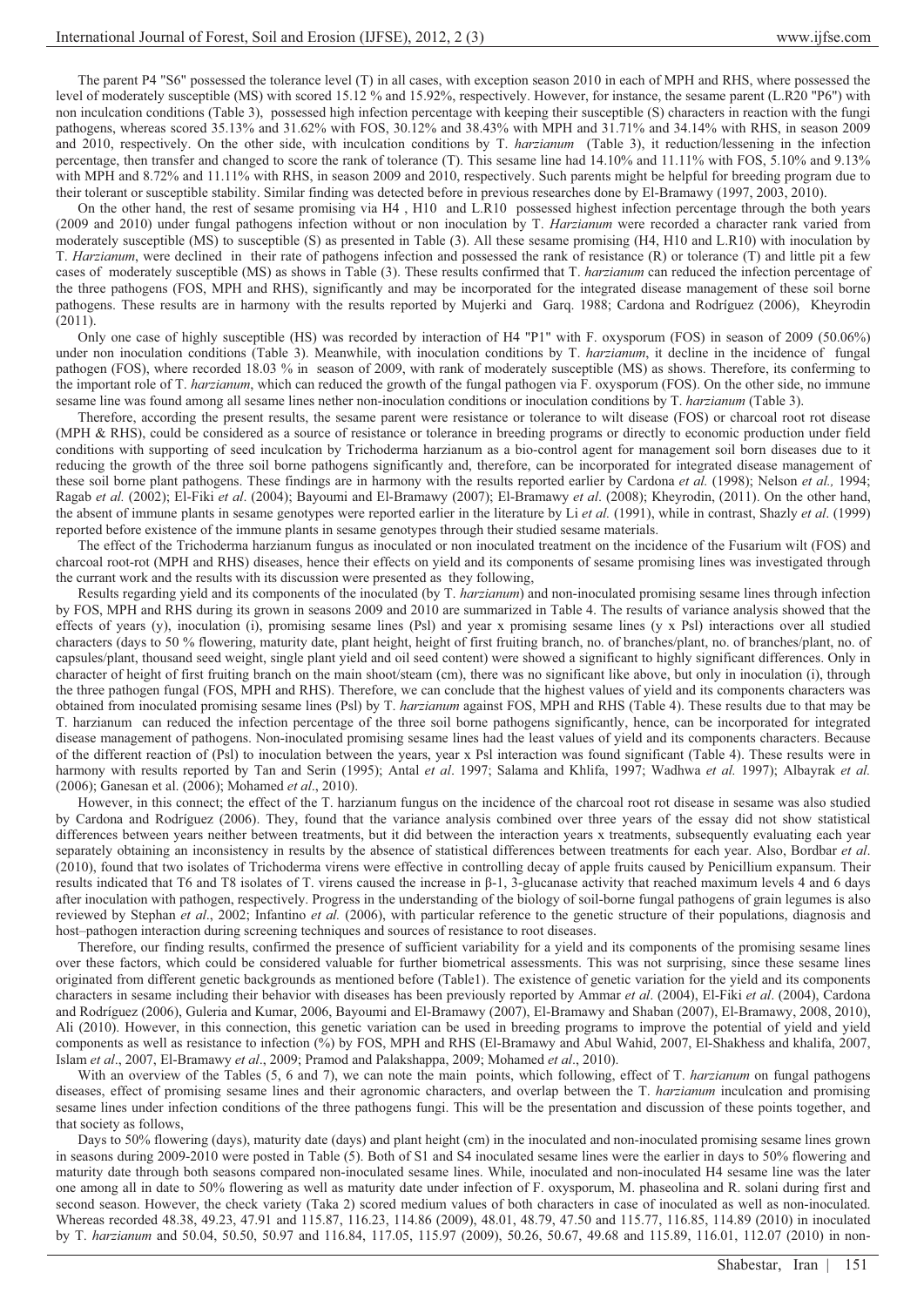inoculated case for days to 50% flowering and maturity date, respectively. Hence, inoculated treatment values in both traits were smaller (Earlier) than non-inoculated treatment values through all pathogens during the both seasons. Therefore, it can conclude that inoculated treatment by T. harzianum encouraged on flowering early and then end their life cycle (early maturity date) in a lesser amount compared to non-inoculated treatment under infection conditions of FOS, MPH and RHS. This finding may be believed that the treatment by T. harzianum leads to speed up plant growth and then short period of the life in case of pathogens infection. These results confirmed the importance of inoculated treatment by T. harzianum for flowering early with resistance to diseases. These results are in more or less agreement with results reported by Hussain *et al*. (1990); Mousa and Mousa ( 1994); Sankar and Sharma (2001); El-Fiki *et al.* (2004); Ganesan and Sekar (2004a); Albayrak *et al*., 2006).

Highest values of plant height were noted by H4 inoculated more little non-inoculated sesame line, in both seasons under infection by FOS, MPH and RHS. On the other side, S6 possessed the lowest values of plant height an average of the two seasons neither inoculated conditions by T. harzianum (132.54,131.54 and 128.43,) or non-inoculated conditions (130.02, 127.73 and 123.99) through FOS, MPH and RHS, in respectively (not showed). However, the average of plant height was scored 142.98, 141.45, 140.19 (2009) and 143.12, 141.77, 141.08 (2010) under inoculation, while was 138.90, 138.11, 136.28 (2009) and 139.24, 138.30, 137.67 (2010) under non-inoculation treatment (Table 5). The results indicated that the application of the T. harzianum as a biological-organism successfully increases the growth of the sesame plants via plant height and also decreases the diseases incidence of fungal pathogens this findings are in agreement with the results detected by Mohamed et al. (2010). However, the check variety, Taka 2, had a medium plant height over all conditions (Table 5), while Mohamed et al., (2010) reached to that check plants during their studies had the lowest growth parameters (plant height) in both seasons during their work.

Data presented in Table (6) indicated that the application of T. harzianum did not appear any affects with height of first fruiting branch under infection of FOS, MPH and RHS during first and second season. However, data of Mohamed et al. (2010), showed that the percentage of root rot disease incidence was higher in untreated plants under natural infested condition with S. rolfesii. On the other hand, the treatment of the sesame seeds with Trichoderma harzianum resulted in reducing the infection percentage by the fungal diseases with higher of fruiting branches/plant (6.35, 6.26, 5.96 in 2009, 2.07, 5.94, 5.73 in 2010) and number of capsules/plant (75.39, 77.69, 72.92 in 2009 and 72.69, 77.89, 71.80 in 2010) compared to the non-inoculated treatment thought FOS, MPH and RHS, in respectively (Table 6). Among all sesame lines, S1 and S4 gives the highest number of branches and capsules per plant through the above conditions. Average over the two seasons, the number of branches for inoculated treatments were 7.00, 6.78, 6.98 for S1 and 6.80, 6.56, 6.73 for S4 , whereas, for non-inoculated treatment were 6.27, 6.22, 5.87 for S1 and 6.61, 6.14, 6.64 for S4 (not showed) under FOS, MPH and RHS infections, respectively. In this respect, treatment of the bean seeds with Trichoderma viride mutants resulted in reducing colonization of *S. rolfesii* and *S. sclerotiorum* in bean rhizosphere compared with treatment with their parental wild type and increased pods number/plant (Mohamed *et al*., 2010). Also, Chakraborty *et al.* (2003) reported that combined application of Trichoderma harzianum and Bradyrhizobium japonicum significantly reduced root rot disease in soybean. In this same context, control of some fungal pathogens using Trichoderma harzianum and increasing growth parameters was reported by several researchers (Muthamilan and Jeyarajan, 1996; Ganesan *at al*., 2003 and 2006; Ganesan, 2004; Ganesan and Sekar, 2004 b; Ganesan *et al*., 2007). It enhances the impact of T. harazianum it is will known that it producing a several poisoning and antibiotic compounds that can protect plant from pathogenic organisms in soil (Maplestone *et al*., 1991; Dipietro, 1995; Wu and Wu, 1998).

With regard to the check variety (Taka 2), found it was high in both previous two characters (branches number and capsules number per plant) harder than the other sesame lines, but a little less of the mentioned sesame lines (S1 and S4). So, this variety is characterize to be modeling for the medium branches and capsules number per plant under our a valuable conditions, which research is working (Table 6).

Thousand seed weight was affected by year, inoculation, sesame lines and year x sesame lines. Inoculation by T. harazianum resulted in increases in both seasons, whereas, the highest thousand seed weight was obtained from the inoculated compared to non-inoculated sesame seeds lines (Table 7). Such as sesame line, S1 obtained 4.10, 3.98, 3.89 g and 4.08, 3.84, 3.87 g as well as S 4 obtained 4.13, 4.09, 3.99 g and 4.05, 4.00, 4.09 g during seasons 2009 and 2010, in respectively (Table 7). While, the least thousand seed weight was obtained from the noninoculated sesame line H4, (3.52, 3.46, 3.40 g) in season 2009 and (3.59, 3.66, 3.46 g) in season 2010 (Table 7). This result came in agreement with Albayrak *et al*. (2006); Stephan *et al.* (1996); Kumar and Hooda (2007); Mohiddin *et al.*, (2010) results, who are reported that T. harazianum gave the favorite results against growth and reproduction of *M. javanica* and consequently enhanced the growth plants and the fruit weight of tomato and eggplants.

In the first season, the highest single plant yield was obtained from inoculated sesame line S6 (21.04, 19.15, 17.81 g/plant), while in the second season, sesame line S1 had the highest yield (19.96,19.48, 18.69 g/plant) (Table 7). Non-inoculated sesame line L.R20 had the least single plant yield (9.04, 8.78 and 7.51 g) in first sesaon and (10.30, 9.18 and 7.59 g), in the second season at the infection level of FOS, MPH and RHS, respectively. On the other hand, the situation of the check variety, Taka 2 has taken an average of between sesame lines, since its status of their single plant yield was found to be taken on average situation among tested sesame line. Whereas did not exceed the two sesame lines (S 1 and S 6), which high yield, but it pass the other sesame lines of their seed yield. In this regard, Cardona and Rodríguez (2006); Aly *et al*. (2007); Mohiddin *et al*. (2010); Mohamed *et al*., (2010); Neha and Dawande (2010); Anitha and Arun Das (2011) concluded that the application of seed inoculated by T. harzianum fungus, have found to be more effective biocontrol agents of various soil-borne plant pathogenic fungi viz. FOS, MPH and RHS under greenhouse and field conditions and increased the plant yield, in addition, Trichoderma enhances yield along with quality of produce. Our findings also came in agreement with each of Stephan *et al.* (1996); Antal *et al.* (1997) results, who reported that T. harazianum gave a positive results against growth and reproduction of M. javanica and consequently enhanced the yield of the crops. However, several studies such as Susan *et al*., (2000); Haggag and Amin (2001); Howell (2003); Siddiqui and Shaukat (2004); Santhosh *et al.* (2005) showed the using of Trichoderma for inhibiting the growth of plant parasitic nematodes with increasing seed yield.

Oil seed content (%) in the inoculated and non-inoculated promising sesame lines grown in seasons 2009 and 2010 (Table 7) shows a little pit variation between inoculated treatment by *T. harzianum* and non-inoculated treatment. The same trend also was noted in both seasons through the infection percentage of *F. oxysporum* (FOS), *M. phaseolina* (MPH), *R. solani* (RHS). The highest oil seed content (%) was scored by sesame lines L.R 10 (57.65, 56.92, 57.44 and 57.77, 57.14, 57.42%) under inoculated treatment, while scored (57.33, 56.89, 57.21 and 57.55, 56.97, 57.29%) under non-inoculated treatment in season 2009 and 2010, respectively. On the other hand, the lowest oil seed content (%) was recorded by sesame lines H 10 (52.05, 51.79, 52.24% and 52.74, 52. 48, 52.42%) under inoculated treatment, but recorded (51.56, 51.68, 52.01% and 52.05, 51.79, 52.24%) under non- inoculated treatment in season 2009 and 2010, respectively.

In general, the overlap between the T. *harzianum* inculcation and promising sesame lines under infection conditions of the three pathogens fungi showed that it became clear that there is significant effect of T. *harzianum* treatment and effective on the majority of the sesame lines traits, where the degree of impact on different sesame lines, there was more responsive not so others and as pointed out by the results we obtained. **Conclusion**

It can be concluded that the tested *Trichoderma* isolate reduced the growth of all the three soil borne pathogens significantly and, therefore, can be incorporated for integrated disease management of soil borne plant pathogens. Moreover, inoculation sesame seeds increased seed yield and most of its yield components of sesame lines under artificial infection conditions by the fungal pathogen via *F. oxysporum, M. phaseolina and R. solani*. It was observed that the inoculated sesame line by T. harzianum gave higher number of fruiting branches per plant, number of capsules per plant, thousand seed weight, single plant yield, with short the period of flowing and maturity date as well as no effects of height of first fruiting branch and oil seed content compared to the non-inoculated sesame seeds. Further investigations are needed on pathogen- antagonist interactions in the complex soil ecosystem to select Trichoderma isolates, which could be utilized in field to manage soil borne plant pathogens.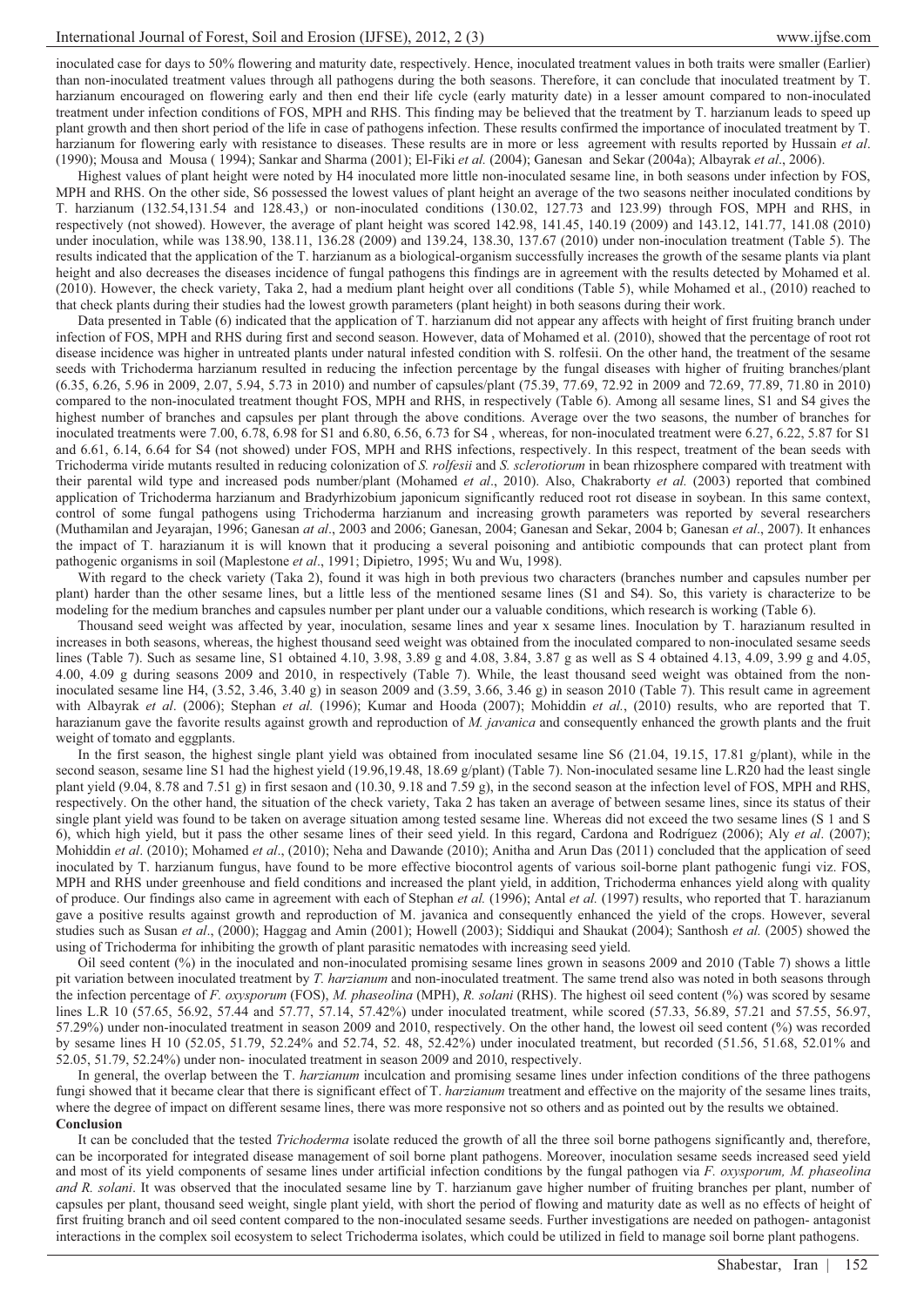### **Acknowledgements**

We are grateful to Agronomy Dept. , Fac. of Agric., Suez Canal Univ. for supported this work. We are to grateful also, Dr. S. El-Shazly for providing a critical review of the manuscript, and to Dr. O. Abdul Wahid, Professor of fungi in the same college. Hanks also to Dr. Anne Brown, for editorial comments

#### **Reference**

A.O.A.C. (1990). Official methods of analysis. Association. of Official Agricultural Chemists. 14th Ed. Published by A.O.A.C Washington, DC.USA.

- Abawi G S, Pastor Corrales M A (1989). Ashy stem blight screening procedures and virulence of Macrophomina phaseolina isolates on dry edible beans. Turrialba, 39: 200-207.
- Abdou E, Abd-Alla H M, Galal A A. (2001). Survey of sesame root rot/wilt disease in Minia and their possible control by ascorbic and salicylic acids. Assiut J. Agric. Sci., l: 135-152.

Albayrak S C, Sevimay S, Cocu S (2006). Effect of Rhizobium inoculation on forage and seed yield and yield components of common vetch (Vicia sativa L.) under rainfed conditions. Acta Agriculturae Scandinavica Section B-Soil and Plant Science. (Inpress).

Albayrak S, Cafer S S, Ozgur T (2006). Effects of Inoculation with Rhizobium on Seed Yield and Yield Components of Common Vetch (Vicia sativa L.). Turk J Agric and Frosty, 30, 31-37.

Aly A A, Abdel-Sattar M A, Omar M R (2006). Susceptibility of some Egyptian cotton cultivars to charcoal rot disease caused by Macrophomina phaseolina. J. Agric. Sci. Mansoura Univ., 31: 5025–5037.

Aly A A, Abdel-Sattar M A, Omar M R, Abd-Elsalam K A (2007). Differential antagonism of Trichoderma sp. against Macrophomina phaseolina. Journal of Plant Protection Research, Vol: 47, No: 2, PP: 91-102.

Aly A A, El-Shazly A M M, Youssef R M, Omar M R (2001). Chemical and biological control of charcoal rot of cotton caused by Macrophomina phaseolina. J. Agric. Sci. Mansoura Univ., 26: 7661–7674.

Ammar S M, El-Shazly M S, El-Ashry M M, El-Bramawy M A S (2004). Inheritance of resistance to Fusarium wilt disease in some sesame hybrids. Egyptian Journal of Applied Science, 19: 36–55.

Anitha A, Arun Das M (2011). Activation of rice plant growth against Rhizoctonia solani using Pseudomonas fluorescens, Trichoderma and Salicylic. Acid Research in Biotechnology, 2(4): 07-12.

Antal Z, Manczinger L, Baker R (1997). Transformation of mycoparasitic Trichoderma harzianum strain with the argB gene of Aspergillus nidluns. Biotechnology Techniques, 11: 205-208.

Ashri A. (1998). Sesame breeding. In: JANICK J. (ed.): Plant Breeding Reviews. Vol. 16. John Wiley & Sons Inc., New York.

Bayoumi T Y, El-Bramawy M A S (2007). Genetic analysis of some quantitative characters in sesame and its relation to Fusarium wilt disease resistance. The 8th ACSS Conference, 27- 31 Oct. Mina, Egypt, Vol: 8, 2198- 2204.

Bedigian D, Harlan J R (1986). Evidence for cultivation of sesame in the ancient world. Economic Botany journal, 40: 137-154.

Bell D K, Wells H D, Markham C R (1982). In vitro antagonism of Trichoderma species against six fungal plant pathogens. Phytopathology, 72: 379-382.

Bordbar F T, Hassan R E, Navazollah S, Hamid R (2010). Control of post harvest decay of apple fruit with Trichoderma virens isolates and induction of defense responses. Journal of Plant Protection Research, Vol. 50, No. 2, 146-152.

Burkill I H (1953). Habits of man and the origina of cultivated species of the Old World. Linn Soc. (London) Proc., 164: 12-41.

Cardona R, Rodríguez H (2006). Effects of Trichoderma harzianum fungus on the incidence of the charcoal rot disease on sesame. Rev. Fac. Agron., (LUZ), 23: 42-47.

Cardona R, Rodríguez H, Nass H (1998). Dynamical poblacional de miceoesclerocios de Macrophomina phaseolina en un suelo naturalmente infestadoy bajo rotación de cultivo. Fitopatol. Venez, 11: 23-26.

 Chakraborty U, Sarkar B, Chakraborty B N (2003). Combined application of Bradyrhizobium japonicum and Trichoderma harzianum on root rot disease of soya bean. J. Mycol. Pl. Pathol., 33: 21-25.

ChangY C, Chang Y, Baker R, Kleifeld O, Chet I. (1986). Increased growth of plants in the presence of the biological control agent Trichoderma harzianum. Plant Disease journal, 70:145-148.

Chet I (1987). Trichoderma – application, mode of action and potential as a biocontrol agent of soil borne plant pathogenic fungi, pp. 137-160. In: I. Chet (Ed.) Innovative approaches to plant disease control. John Wiley and Sons, New York.

Chet I (1990). Biological Control of Soil borne Plant Pathogens, Hornby, D., ed., CAB Intl., Wallingford, UK, 274-277.

Chet I, Harman G E, Baker R (1981). Trichoderma hamatum: its hyphal interaction with Rhizoctonia solani and Pythium spp. Microbial Biology, 7: 29-38.

Deacon J., W. (1991). Significance of ecology in the development of biocontrol agents against soil-borne plant pathogens, Biocontrol. Sci. Techn, 1: 5–20.

DiPietro, A. (1995). Fungal antibioses in biocontrol of plant disease. In: " Allelopathy: Organisms Processes and Applications", Dakshini, 271-279.

El-Bramawy M A S (2003). Breeding studies for Fusarium wilt resistance in sesame (Sesamum indicum L.). [Ph.D. Thesis] Suez Canal University, Ismailia. Egypt.

El-Bramawy M A S (2006 a). Inheritance of resistance to Fusarium wilt in some crosses under field conditions. Plant Protection Sci., Vol. 42, No. 2, 99-105.

El-Bramawy M A S (2006 b). Inheritance of Fusarium wilt disease resistance caused by Fusarium oxysporum f sp. sesami in some crosses under field conditions. Sesame and Safflower Newsletters, No. 21, 1-8.

 El-Bramawy M A S (2008). Assessment of resistance to Macrophomina phaseolina (Tassi) Goid. in some sesame collections. Egypt J. Appl. Sci., 23, (2B):476 - 485.

 El-Bramawy M A (2010). Genetic analysis of yield components and diseases resistance in sesame (Sesamum indicum L.) using two progenies of diallel. Research journal of Agronomy, 4 (3): 44-56.

El-Bramawy M A S (1997). Breeding studies of sesame(Sesamum indicum L.) for disease resistance. [M.Sc. Thesis] Suez Canal University, Ismailia.

 El-Bramawy M A S, Abdul Wahid O A (2007). Identification of resistance sources to Fusarium wilt, charcoal root rot and Rhizocotoina root rot among sesame (Sesamum indicum L.) gemplasm in Egypt. The 8th ACSS Conference, 27- 31Oct. Mina, Egypt, Vol: 8, 1893-1900.

El-Bramawy M A S, El-Hendawy S E, Shaban W I (2008). Assessing the suitability of morphological and phenological traits to screen Sesame genotypes for Fusarium wilt and charcoal rot disease resistance. Journal of plant protection research, Vol. 48, No. 4, 397-410.

El-Bramawy M A S, El-Hendawy S E, Shaban W I (2009). Assessing the suitability of morphological and phenotypical traits to screen sesame accessions for resistance to Fusarium wilt and charcoal rot diseases. Plant Protect. Sci., Vol. 45, 2009, No. 2: 49–58.

El-Bramawy M A S, Shaban W I (2007). Nature of gene action for yield, yield components and major diseases Resistance in sesame (Sesamum indicum L.). Research Journal of Agriculture and Biological Sciences, 3(6): 821-826.

El-Fiki A I, Mohamed F G, El-Deeb A A, Khalifa M A (2004). Some Applicable Methods for Controlling Sesame Charcoal Rot Disease (Macrophomina phaseolina) under Greenhouse Conditions. Egypt. J. Phytopathol., Vol. 32, No. 1-2, pp. 87-101.

El-Shakhess Sammr A M, Khalifa M M A (2007). Combining ability and heterosis for yield, yield components, charcoal-rot and Fusarium wilt diseases in sesame. Egypt J. Plant Breed. 11(1), 351-371.

El-Shakhess, Sammr A M (1998). Inheritance of some economic characters and disease reaction in some sesame(Sesamum indicum L.). [Ph.D. Thesis] Cairo University, Cairo. Egypt.

El-Shazly M S, Abdul Wahid O A, El-Ashry M A, Ammar S M, El-Bramawy M A (1999). Evaluation of resistance to Fusarium wilt disease in sesame germplasm. International Journal of Pest Management, 45: 207–210.

Federer W T (1963). Experiment design theory and application. The Macmillan Company, USA.

Gaber M R, Saleh O I, HusseinN A, Khalil M A (2003). Physiological studies and cell- well degrading enzymes of Fusarium oxysporum f.sp. sesami and Macrophomina phaseolina the causal organisms of wilt and root rot diseases of sesame. Egyptian Journal of Microbiology, 33, 595-610.

Ganesan S, Ganesh K, Sekar R (2007). Integrated Management of Stem Rot Disease (Sclerotium rolfsii) of Groundnut (Arachis hypogaea L.) Using Rhizobium and Trichoderma harzianum, (ITCC - 4572).

Ganesan S (2003). Studies on the Biocontrol of Soil borne Plant Pathogens, [Ph. D Thesis] submitted to Madurai Kamaraj University, Madurai, India.